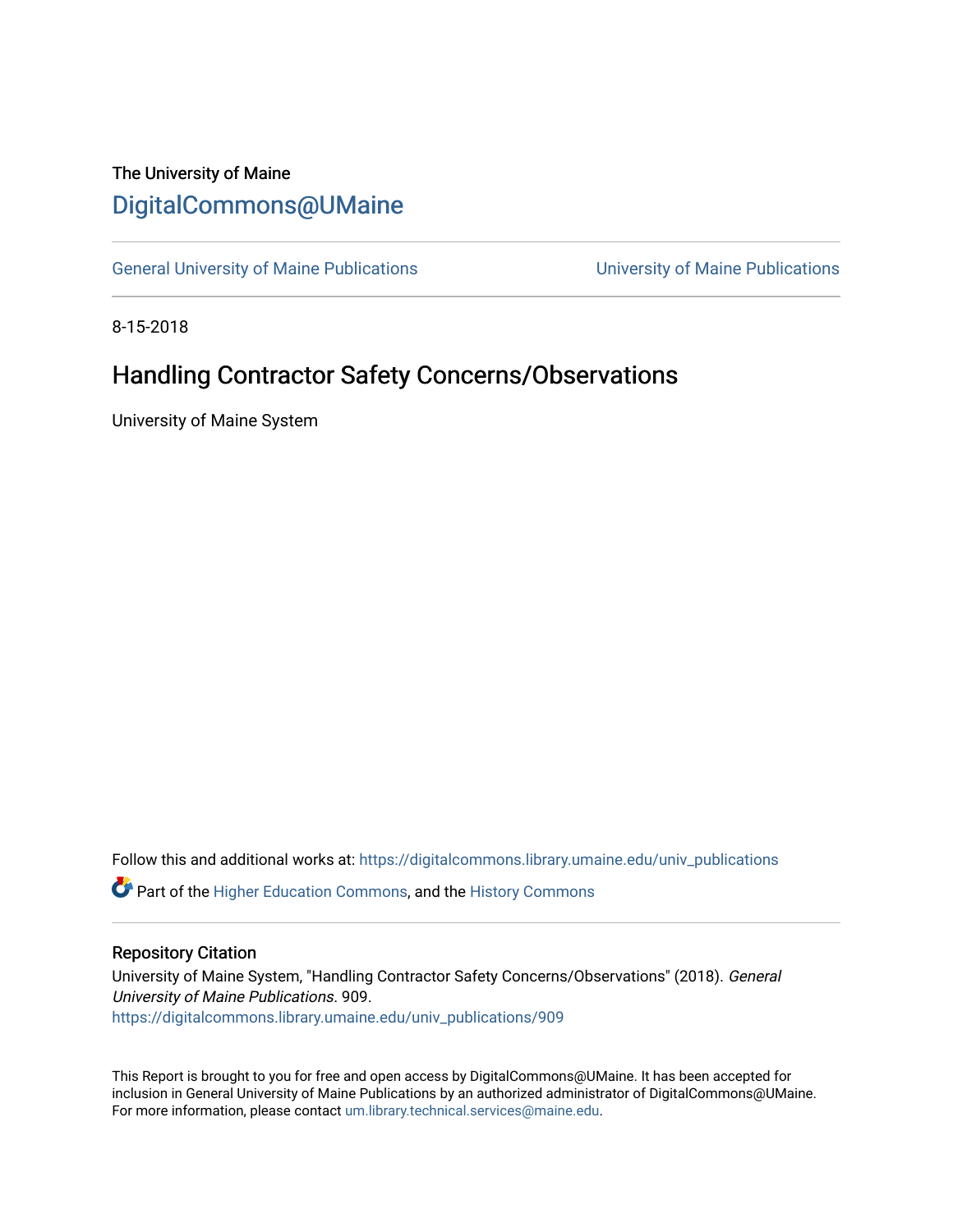# Handling Contractor Safety Concerns/Observations

#### Scope:

All Contractors, subcontractors, and their employees providing construction services to the University of Maine [hereafter referred to as UMaine, or the company] must comply with UMaine's rules and procedures as well as all relevant federal, state, and local regulations. All Contractors are responsible for, and will ensure that, their employees, subcontractors, and the subcontractors' employees are in compliance with the stated rules, procedures, and regulations.

These guidelines are not a part of the construction contract and do not alter or modify the contractor's liability, nor should they be construed as altering or amending the construction contract; if anything in this document contradicts the construction contract, then the construction contract is the ruling document.

#### Statement of Purpose:

UMaine is committed to provide a safe workplace for our employees and to protect the health and safety of our neighbors through an established safety communication system that interaction between UMaine and contract services. UMaine requires that all Contractors conducting business at our facilities also demonstrate a similar responsibility towards their employees and our neighbors. Thus, UMaine has established, in addition to specific health and safety programs, security, facility use, and personal conduct requirements for Contractors as outlined in the UMaine contract.

#### Definitions:

PROJECT MANAGER - The term Project Manager shall be used to refer to UMaine task supervisors having oversight authority for a given project or contract.

COMPETENT PERSON – Means a person who has specific training and experience, is capable of recognizing an identifying hazardous or dangerous conditions pertaining to the issue of concern and who has been given the authority to act upon this discovery to control or mitigate the hazardous or dangerous conditions.

CONTRACTOR – A company that has entered into a contract agreement with UMaine to provide certain services.

CONTRACTOR SUPERVISOR - The term contractor supervisor who is responsible for the contract employees and the project tasks and has oversight authority for a given project or contract.

CONTRACT EMPLOYEE – Any individual on UMaine property who performs work in return for remuneration, either employed directly or indirectly through a contractor.

EMPLOYER - The specific company which is directly responsible for an employee's remuneration in return for the work or services which the employee provides.

#### Responsibilities:

## **Contractor**

It is each contractor's, responsibility to insure that each employee of the contractor, including those of its subcontractors, is trained in the safe work practices necessary to allow successful completion of their assigned